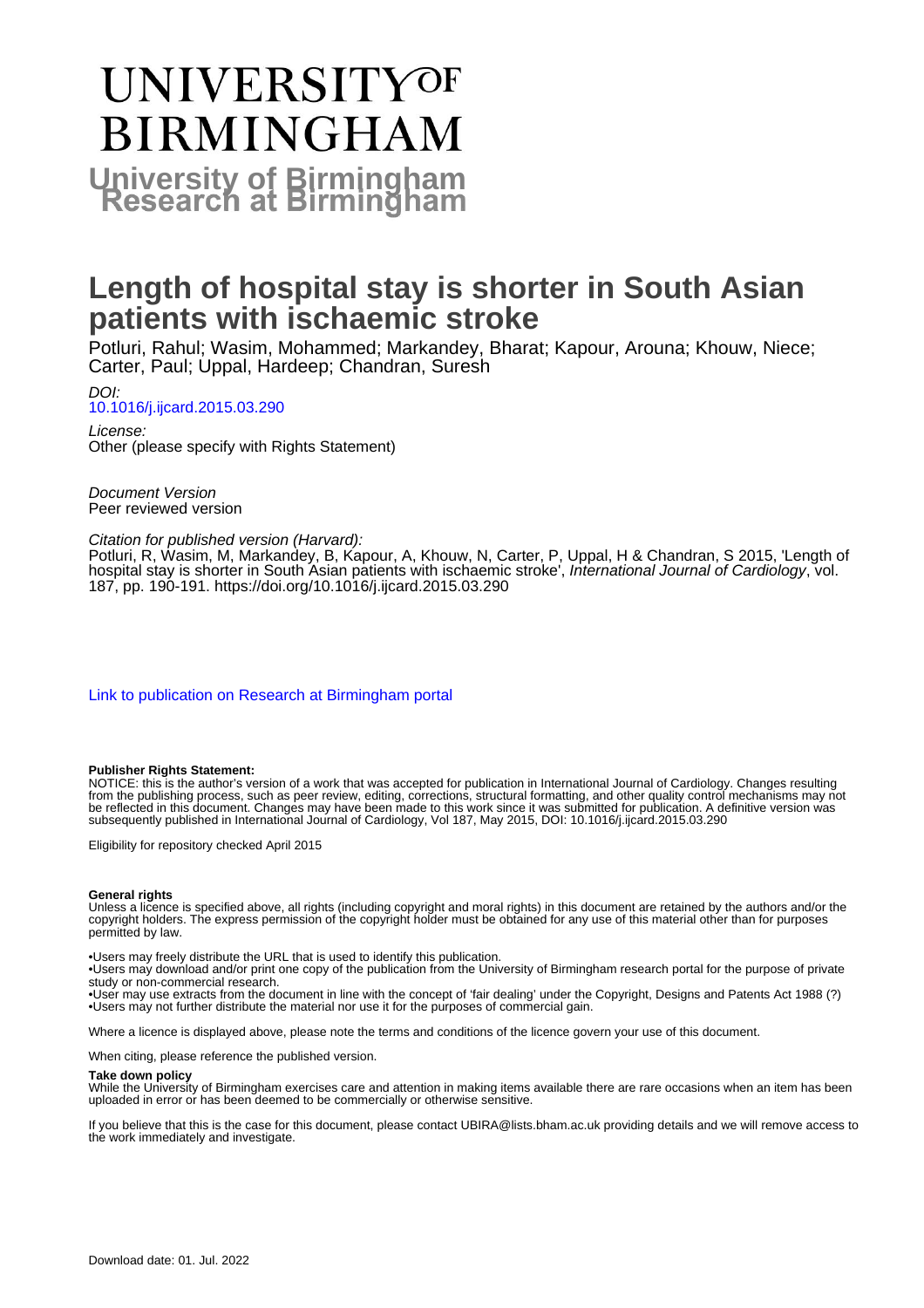### -- -

Length of hospital stay is shorter in South Asian patients with Ischaemic Stroke

Rahul Potluri, Mohammed Wasim, Bharat Markandey, Arouna Kapour, Niece Khouw, Paul Carter, Hardeep Uppal, Suresh Chandran

PII: S0167-5273(15)00530-6 DOI: doi: [10.1016/j.ijcard.2015.03.290](http://dx.doi.org/10.1016/j.ijcard.2015.03.290) Reference: IJCA 20055

To appear in: *International Journal of Cardiology*

Received date: 27 January 2015 Accepted date: 7 March 2015



Please cite this article as: Potluri Rahul, Wasim Mohammed, Markandey Bharat, Kapour Arouna, Khouw Niece, Carter Paul, Uppal Hardeep, Chandran Suresh, Length of hospital stay is shorter in South Asian patients with Ischaemic Stroke, *International Journal of Cardiology* (2015), doi: [10.1016/j.ijcard.2015.03.290](http://dx.doi.org/10.1016/j.ijcard.2015.03.290)

This is a PDF file of an unedited manuscript that has been accepted for publication. As a service to our customers we are providing this early version of the manuscript. The manuscript will undergo copyediting, typesetting, and review of the resulting proof before it is published in its final form. Please note that during the production process errors may be discovered which could affect the content, and all legal disclaimers that apply to the journal pertain.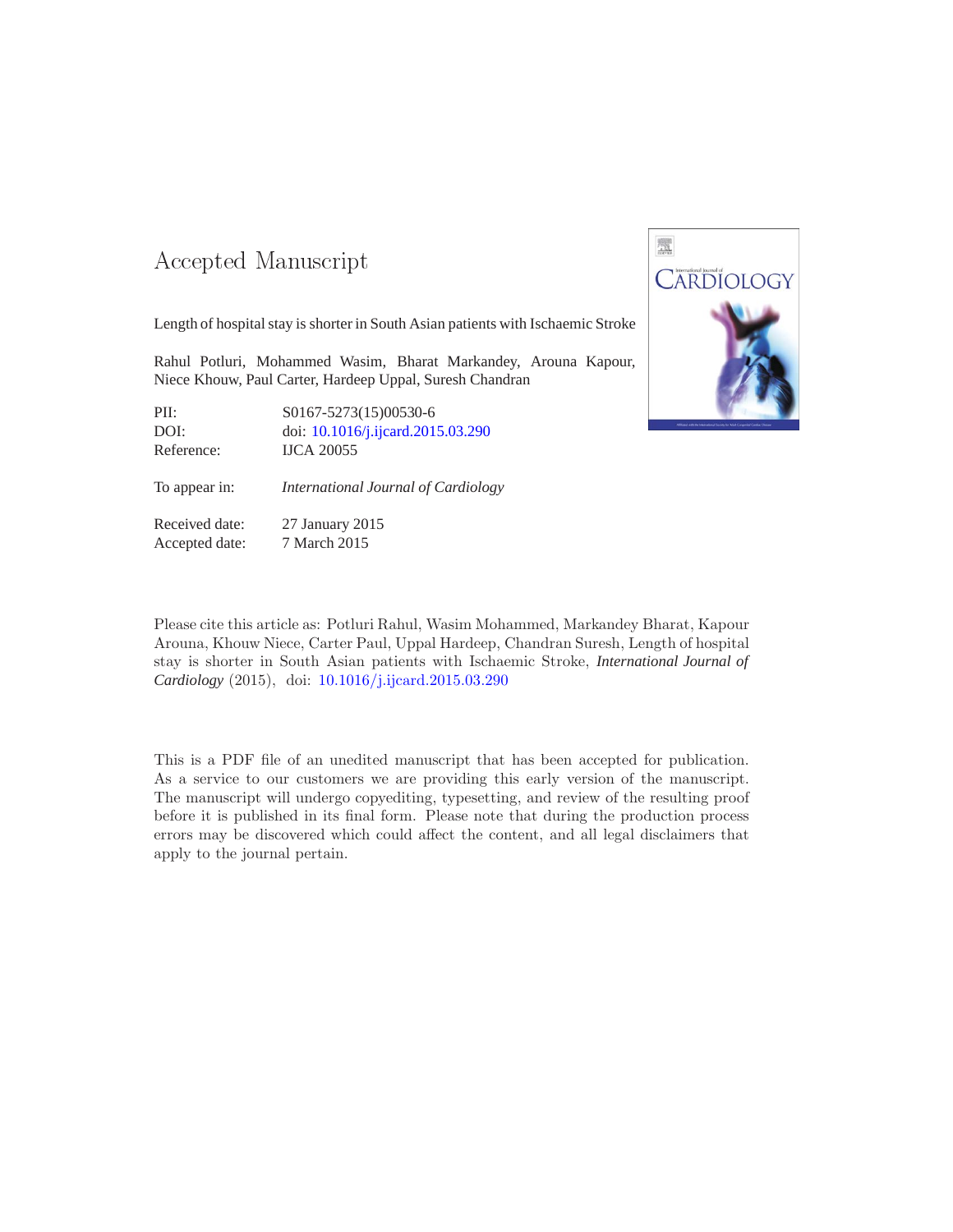### **Length of hospital stay is shorter in South Asian patients with Ischaemic Stroke**

### **Short Communication to Editor – International Journal of Cardiology**

- Rahul Potluri $<sup>1</sup>$ </sup>
- Mohammed Wasim $<sup>2</sup>$ </sup>
- Bharat Markandey<sup>3</sup>
- Arouna Kapour<sup>3</sup>
- Niece Khouw<sup>2</sup>
- Paul Carter<sup>4</sup> BMedSc
- MBChB<br>
MBChB<br>
MBChB<br>
MRCP<br>
MRCP<br>
BMedSc<br>
MRCPsych Hardeep Uppal<sup>1</sup>
- Suresh Chandran<sup>5</sup> FRCP

<sup>1</sup> ACALM Study Unit in collaboration with Aston Medical School, Aston University, Birmingham, UK <sup>2</sup> Pennine Acute Hospitals NHS Trust, Manchester, UK

<sup>3</sup>Queen Elizabeth Hospital, University Hospitals Birmingham NHS Foundation Trust, Birmingham, UK

<sup>4</sup>The Medical School, University of Birmingham, Birmingham, UK

<sup>5</sup>Department of Acute Medicine, North Western Deanery, UK

**Key word(s):** – Ischaemic Stroke, Length of Hospital Stay, Ethnic, South Asian

**Short title:** - Ethnicity and duration of hospital stay in Ischaemic Stroke

**Conflict of interest statement:** No conflicts of interest to declare. No funding was obtained for this research.

**Correspondence to:** Dr Rahul Potluri, Honorary Clinical Lecturer in Cardiology, Aston University, Aston Triangle, Birmingham, B4 7ET, UK. Email: rahulpotluri@outlook.com. Telephone: 00447877482778. Fax: 00447877482778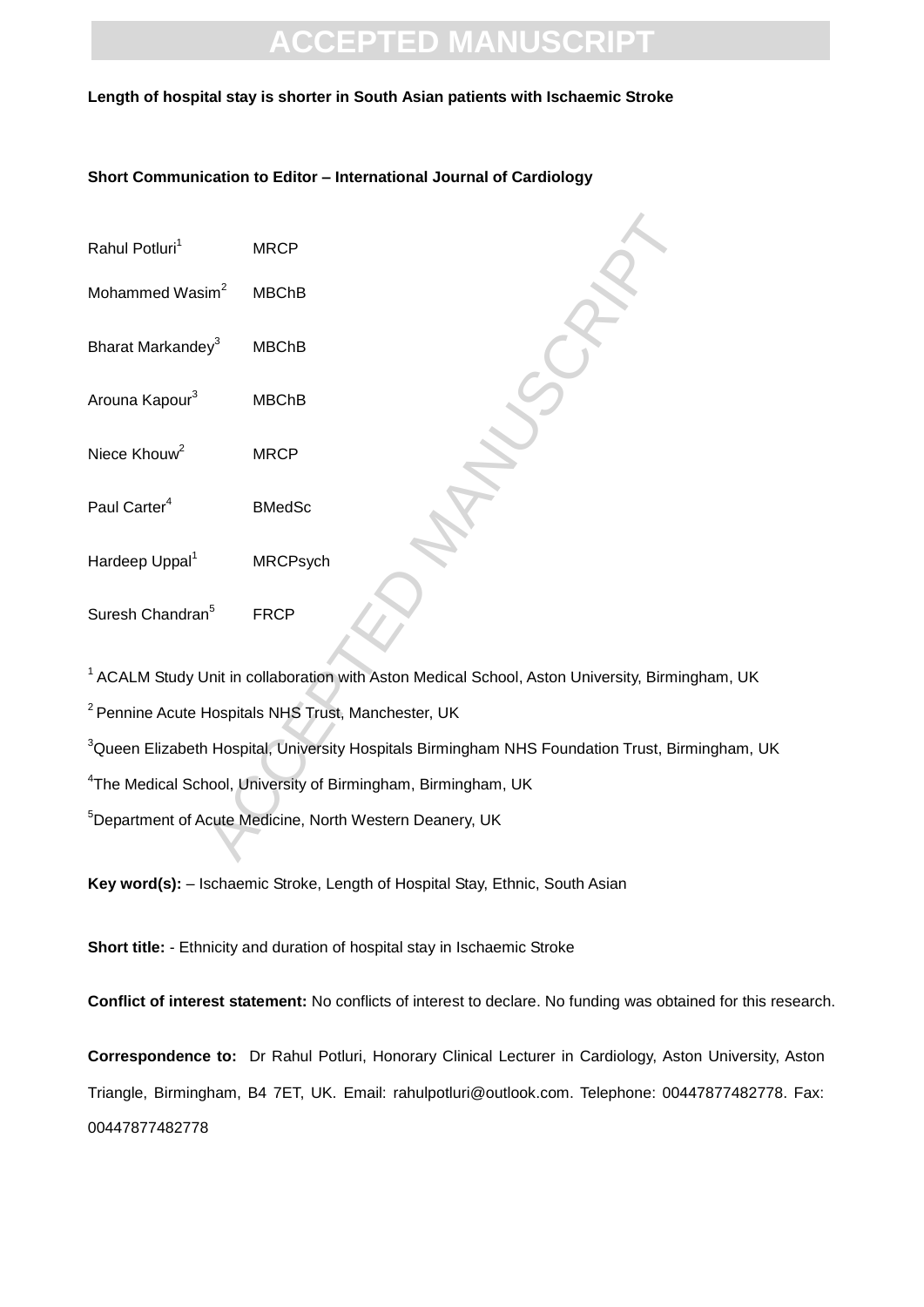#### Dear Editor,

Ischaemic stroke is a global healthcare issue and in the UK one percent of all admissions to National Health Service (NHS) hospitals were due to stroke<sup>1</sup>. It is the leading cause of disability, with more than half of the survivors left dependent on others, of which 11% are newly admitted to care homes. The majority of survivors will require rehabilitation and additional care in the community<sup>2,3</sup>. These additional needs culminate with longer hospital admissions, with a mean length of hospital stay (LOS) of 20 days<sup>3</sup>. These studies have predominantly been conducted on Caucasian population groups and there is a dearth of research investigating LOS amongst ethnic minority groups. In the UK, NHS hospitals serve large multi-ethnic populations and further research in this field is essential. We aimed to explore the effect of ethnicity on LOS in patients presenting with ischaemic stroke from a large catchment area in the North West of England, UK.

uire rehabilitation and additional care in the community<sup>23</sup>. These additional care in the community<sup>23</sup>. These additional chalce its divertistical admissions, with a mean length of hospital stay (LOS) of 20 days<sup>3</sup>. Seen Using completely anonymous data, we traced adult patients admitted with ischaemic stroke across seven hospitals in the North West of England using the ACALM (Algorithm for Comorbidities, Associations, Length of stay and Mortality) study protocol between 1st January 2000 and 31st March 2013. The ACALM study used the International Classification of Disease, Version 10 (ICD-10) diagnosis codes and Office of Population Censuses and Surveys Classification of Interventions and Procedures (OPCS-4) to trace patients. Study participants admitted with a diagnosis of any type of ischaemic stroke, as defined by ICD-10 codes (including subsets), were examined by LOS, ethnicity, age, gender, co-morbidities and type of admission. The Caucasian population was used as a reference group, in comparison to other ethnic groups classified as South Asian, Afro-Caribbean, Oriental, mixed ethnicity, other ethnicity, and unknown ethnicity. The presence of co-morbidity was defined by the presence of any of the top eight causes of mortality in the UK apart from cerebrovascular disease, namely Ischaemic Heart Disease, Heart Failure, Lung Cancer, Breast Cancer, Dementia, Chronic Kidney Disease, Chronic Obstructive Airways Disease.

Data analysis was performed using SPSS Version 20.0. Variation in the LOS between ethnic groups was analysed by means of a logistic regression model adjusted for age, sex and co-morbidity with the Caucasian ethnic group as the reference. Completely anonymous patient data was used and processed in accordance with local ethical research and development policy. The methodology has been previously described and used by our group and similar methodology has been used by other groups.<sup>4-14</sup>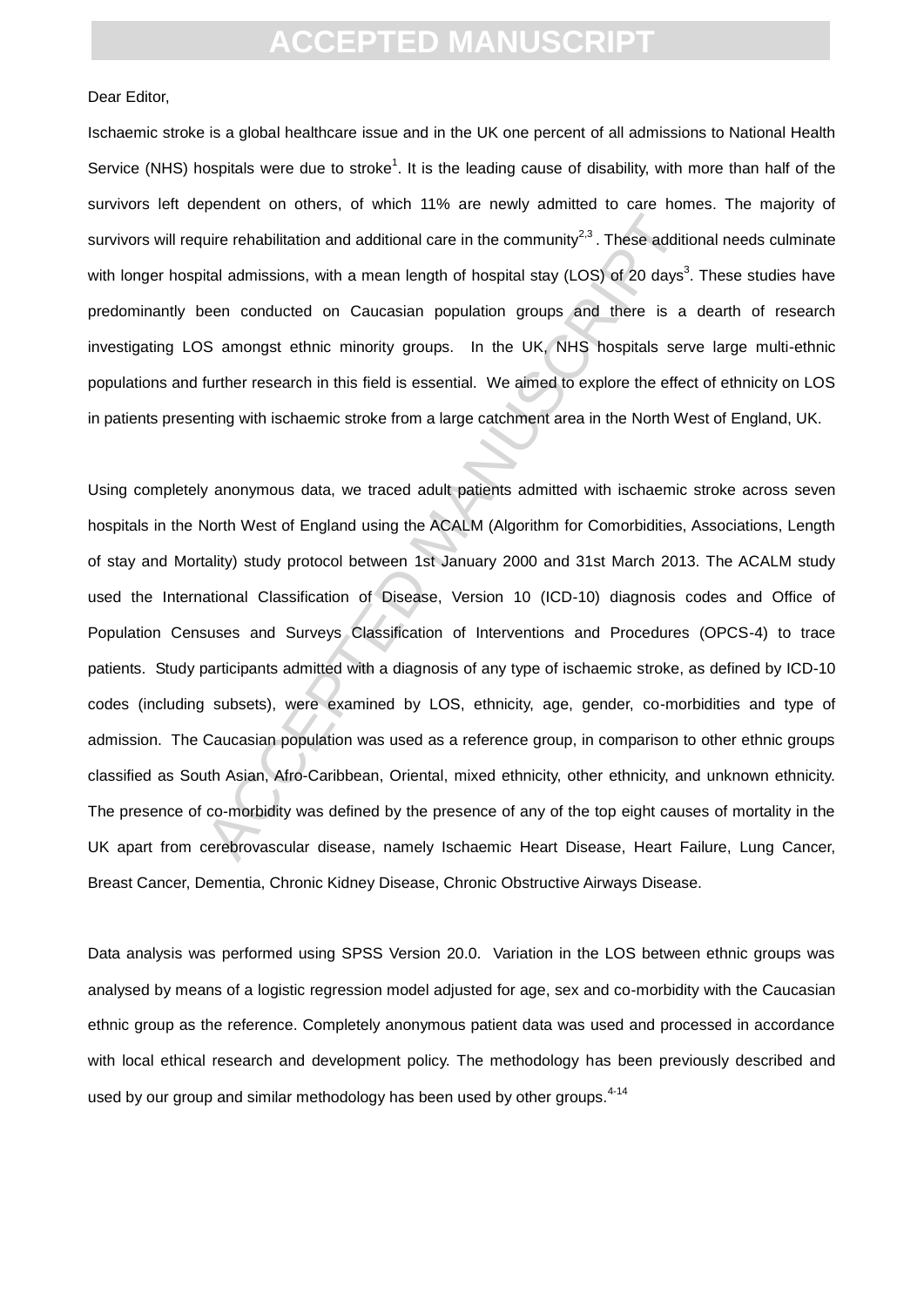mic stroke being more common amongst males in the South-Asian<br>more common amongst females in the Oriental and Mixed ethnic group<br>aptients were admitted as an emergency and the average length of stay<br>th the national data of Within the study period, there were 929465 patients admitted. Of these, 17 415 (2.7%) were coded for ischaemic stroke using the International Classification of Disease (ICD) codes 433-434, inclusive of all subsets of these codes. Our results showed nearly equal proportion of male and female patients with ischaemic stroke amongst all groups combined (49% Male, 51% Female%). However, ethnic variations were present; Ischaemic stroke being more common amongst males in the South-Asian and Afro-Caribbean populations and more common amongst females in the Oriental and Mixed ethnic groups as shown in Table 1. 95.5% of the patients were admitted as an emergency and the average length of stay was 19.6 days. This is in keeping with the national data of mean 20 days<sup>3</sup>. Admissions from the black and ethnic minority population comprised 7.8% of total admissions with ischaemic stroke and these patients were also younger then the Caucasian population. The LOS was strikingly shorter in the South Asian ethnic group with a mean hospital stay of 12 days which compared with the Caucasian population after adjusting for age, gender and co-morbidity (p<0.01). LOS was significantly longer in Afro-Caribbean patients. Full results are shown in table 1.

Our main findings were 1) Significantly shorter LOS in the South Asian ethnic group compared to the Caucasian group, even after modeling for differences in age, gender and co-morbidities. 2) Significantly longer LOS in Afro-Caribbean ethnic group (Table 1). Such ethnic disparities in LOS with ischaemic stroke warrant further investigation. Our data sets did not allow us to examine for any association with the presence of community based specialist discharge facilities, a factor which was previously recognised to support discharge and improve outcome for patients<sup>15</sup>.

Although the reasons for the shorter LOS are unknown, there is evidence which suggests that less support is offered to the ethnic minority populations at the time of discharge and/or that they may be discharged prematurely and consequently have a greater chance of readmission<sup>16</sup>. Similar findings were revealed in a recent study from Birmingham, UK, looking at LOS in patients with Diabetes<sup>5</sup> and three other studies by our group in the North West of England looking at length of hospital stay for patients post Myocardial Infarction, Pulmonary Embolism and Aortic Valve Disease<sup>6,8</sup>. A further two studies by our group looking at the LOS post coronary artery bypass grafting and cardiomyopathy showed that South Asians, Far-East Asians and Afro-Caribbean's respectively, have a longer length of stay<sup>7</sup>. The reason for these disparities is not clear but there is evidence that a more supportive home environment amongst the South Asian and mixed ethnicity groups allows for early discharge<sup>5,6,8</sup>. However, the possibility of an inappropriate early discharge warrants further investigation.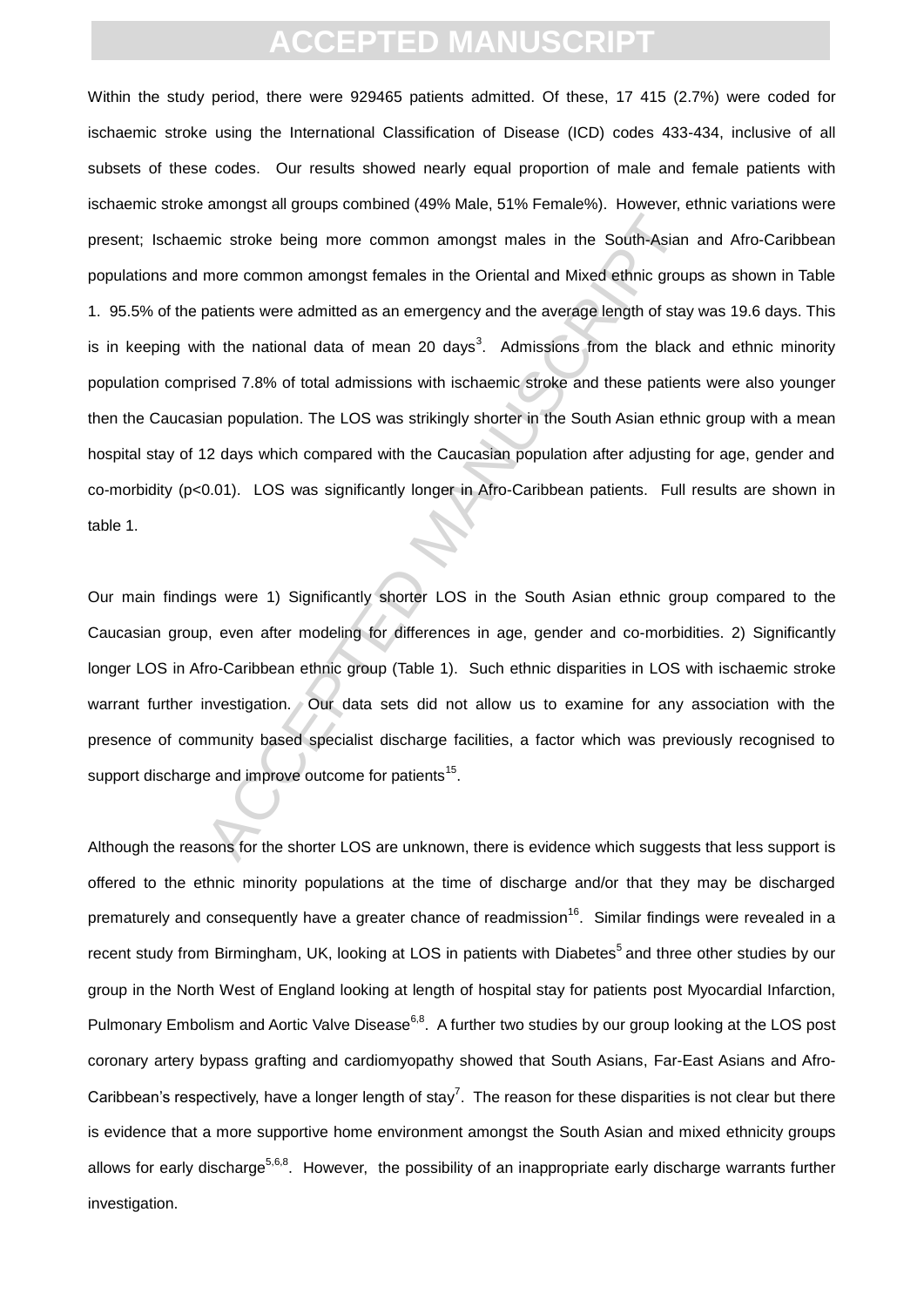# **D MANU**

To assess the potential ethnic inequities in hospital care in the National Health Service, further studies with defined outcomes such as discharge support, the availability of community discharge facilities and the rate of adverse events are required. We believe the results of the study, alongside the issues highlighted will pave the way to better inpatient care with safe and appropriate discharges in centers with large multi-ethnic populations.

Standard in health care quality, little is known about strategies the<br>are for ethnic minority populations. We believe that the results of this st<br>design and improve care of inpatients with ischaemic strokes in regions.<br>S.<br> Despite awareness of inequities in health care quality, little is known about strategies that could improve the quality of healthcare for ethnic minority populations. We believe that the results of this study and the issues it raises may help design and improve care of inpatients with ischaemic strokes in regions with large multiethnic populations.

#### **Acknowledgements**

We would like to acknowledge all of those who were indirectly involved in this work

### **Funding**

There was no formal funding for this study.

### **Conflicts of Interest/Disclosure**

All authors declare no conflicts of interest. All authors do not have any relevant disclosures.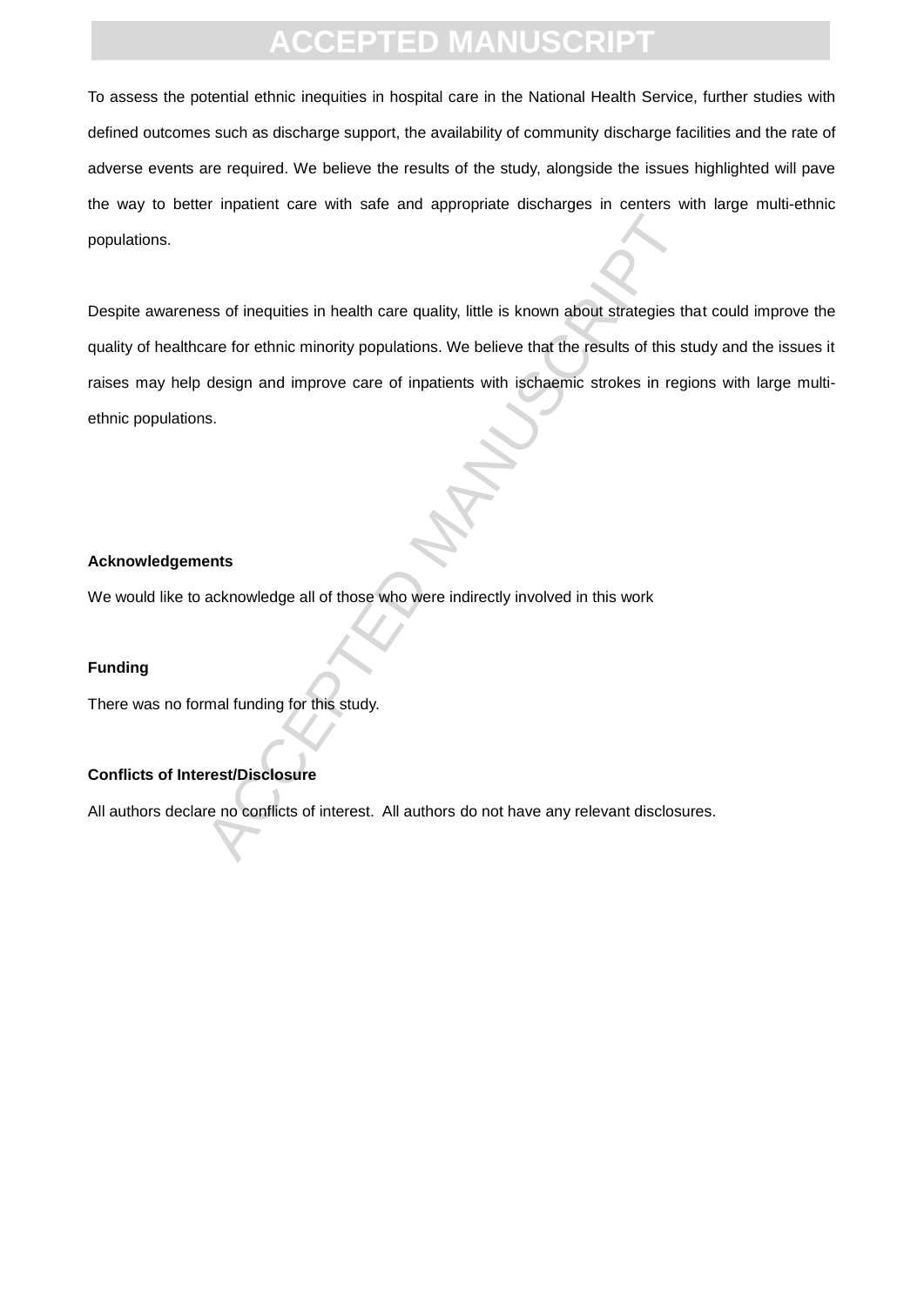## **TED MAN**

#### **References**

- 1. Townsend N, Wickramasinghe K, Bhatnagar P, Smolina K, Nichols M, Leal J et al. Coronary heart disease statistics 2012 Edition. London, UK: British Heart Foundation. 2012:95-6
- 2. Adamson J, Beswick A, Ebrahim S. Stroke and Disability. Journal of Stroke and Cerebrovascular Diseases 2004;13:171-177
- 3. Stroke Working Party. National Sentinel Stroke Clinical Audit 2010 Round 7 Public report for England, Wales and Northern Ireland. London, UK: Royal College of Physicians. 2011:43.
- 4. Carter P, Mann J, Sangha J, Uppal H, Natalwala A, Aziz A et al. The burden of cardiovascular disease amongst psychiatric patients. Int J Cardiol. 2013;169:e65-6
- n J, Beswick A, Ebrahim S. Stroke and Disability. Journal of Stroke and<br>
s 2004;13:171-177<br>
Vorking Party. National Sentinel Stroke Clinical Audit 2010 Round 7 Publ<br>
Wales and Northern Ireland. London, UK: Royal College of 5. Kimani KN, Potluri R, Natalwala A, Ghosh S, Heun R, Narendran P. Length of hospital stay is shorter in black and ethnic minority patients with diabetes. Diabet Med. 2012;29:830-1.
- 6. Khouw N, Wasim M, Aziz A, Uppal H, Chandran S, Potluri R. Length of hospital stay is shorter in South Asian patients with myocardial infarction. Int J Cardiol. 2014;171:e54-5.
- 7. Ciputra R, Sembiring Y, Prawato O, Khouw N, Baig M, Uppal H et al. Length of stay in hospital is longer in ethnic minority patients after coronary artery bypass surgery. Int J Cardiol. 2014 Apr 1;172(3):e434-5.
- 8. Smith S, Gollop N, Uppal H, Chandran S, Potluri R. Length of hospital stay is shorter in South Asian patients with acute pulmonary embolism. Heart Asia. 2014:6;1-2.
- 9. Carter P, Rai G, Aziz A, Mann J, Chandran S, Uppal H, Potluri R. Trends of cardiovascular disease amongst psychiatric patients between 2001 and 2012 in Greater Manchester, UK. Int J Cardiol. 2014 May 15;173(3):573-4.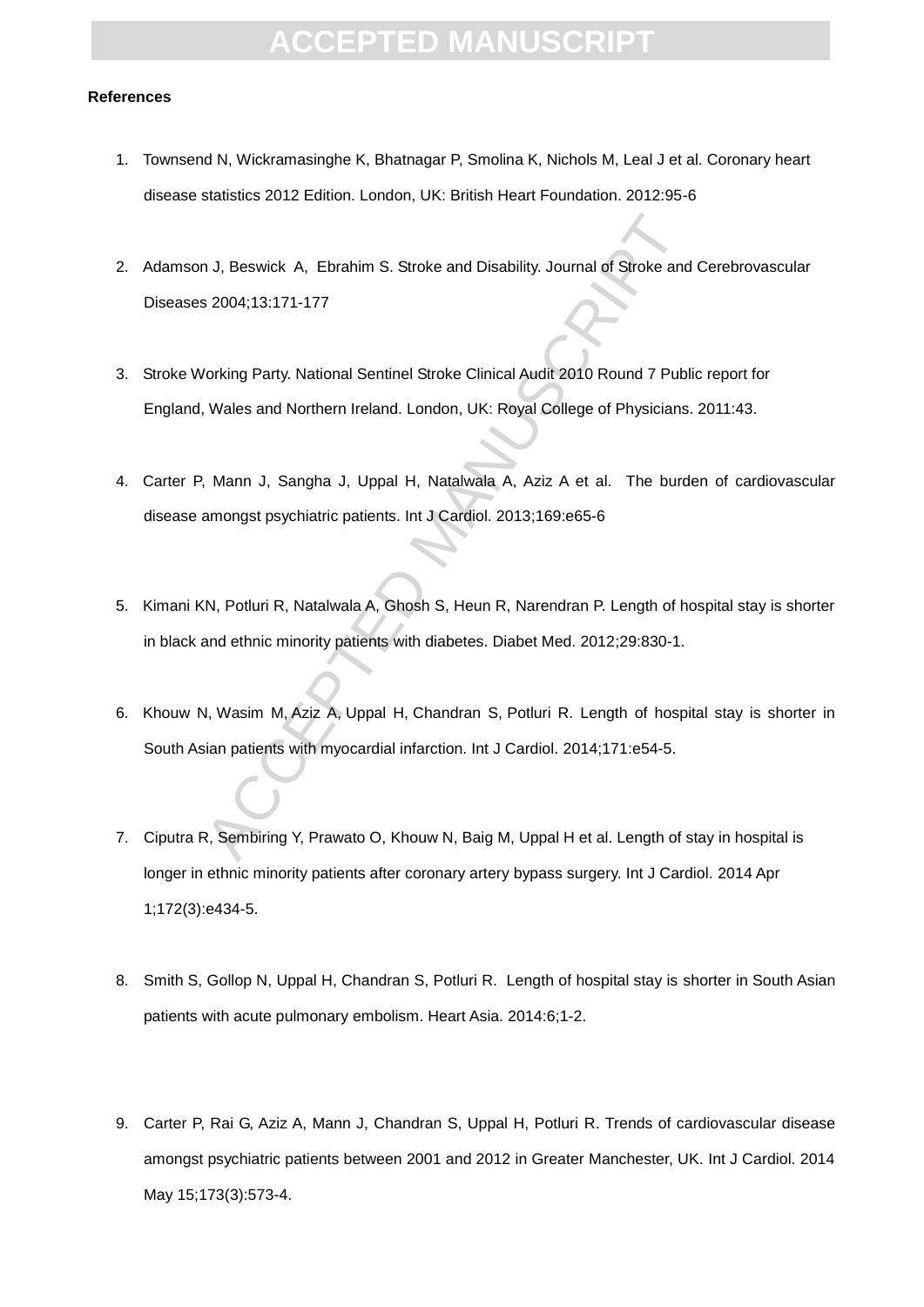- 10. Teo R, Gollop ND, Baig M, Uppal H, Chandran S, Potluri R. The burden and trends of psychiatric comorbidities amongst patients with cardiomyopathy. Int J Cardiol. 2014 Jun 15;174(2):398-9.
- 11. Lavu D, Uppal H, Katragadda A, Ahmed A, Potluri R. Effect of ethnicity on live birth rates after in vitro fertilisation or intracytoplasmic sperm injection treatment: possible explanations and further observations. BJOG. 2014 Nov;121(12):1576-7.
- Uppal H, Katragadda A, Ahmed A, Potluri R. Effect of ethnicity on live bion or intracytoplasmic sperm injection treatment: possible explained and provided in the metal manuscript of the coronary syndrome and previous coron 12. Potluri R, Baig M, Mavi JS, Ali N, Aziz A, Uppal H, Chandran S. The role of angioplasty in patients with acute coronary syndrome and previous coronary artery bypass grafting. Int J Cardiol. 2014 Oct 20;176(3):760-3.
- 13. Thakker C, Gollop ND, Carter P, Lavu D, Uppal H, Chandran S, Potluri R. Prevalence and length of hospital stay in patients with aortic valve disease is lower amongst South Asians. Int J Cardiol. 2014 Nov 15;177(1):34-6.
- 14. Green B, Gollop ND, Baig M, Uppal H, Chandran S, Potluri R. Prolonged length of hospital stay in Far-East Asian and Afro-Caribbean patients with cardiomyopathy. Int J Cardiol. 2014 Sep;176(1):230-1.
- 15. Department of Health National Audit Office. Progress in improving stroke care. London, UK: The Stationary Office. 2010:8
- 16. 'You Can Take Him Home Now': Carer's Experience of Hospital Discharge. Carers National Association website. http://www.carersuk.org/professionals/resources/research-library/item/517-youcan-take-him-home-now-carers-experiences-of-hospitaldischarge. Accessed 8 Jan 2014